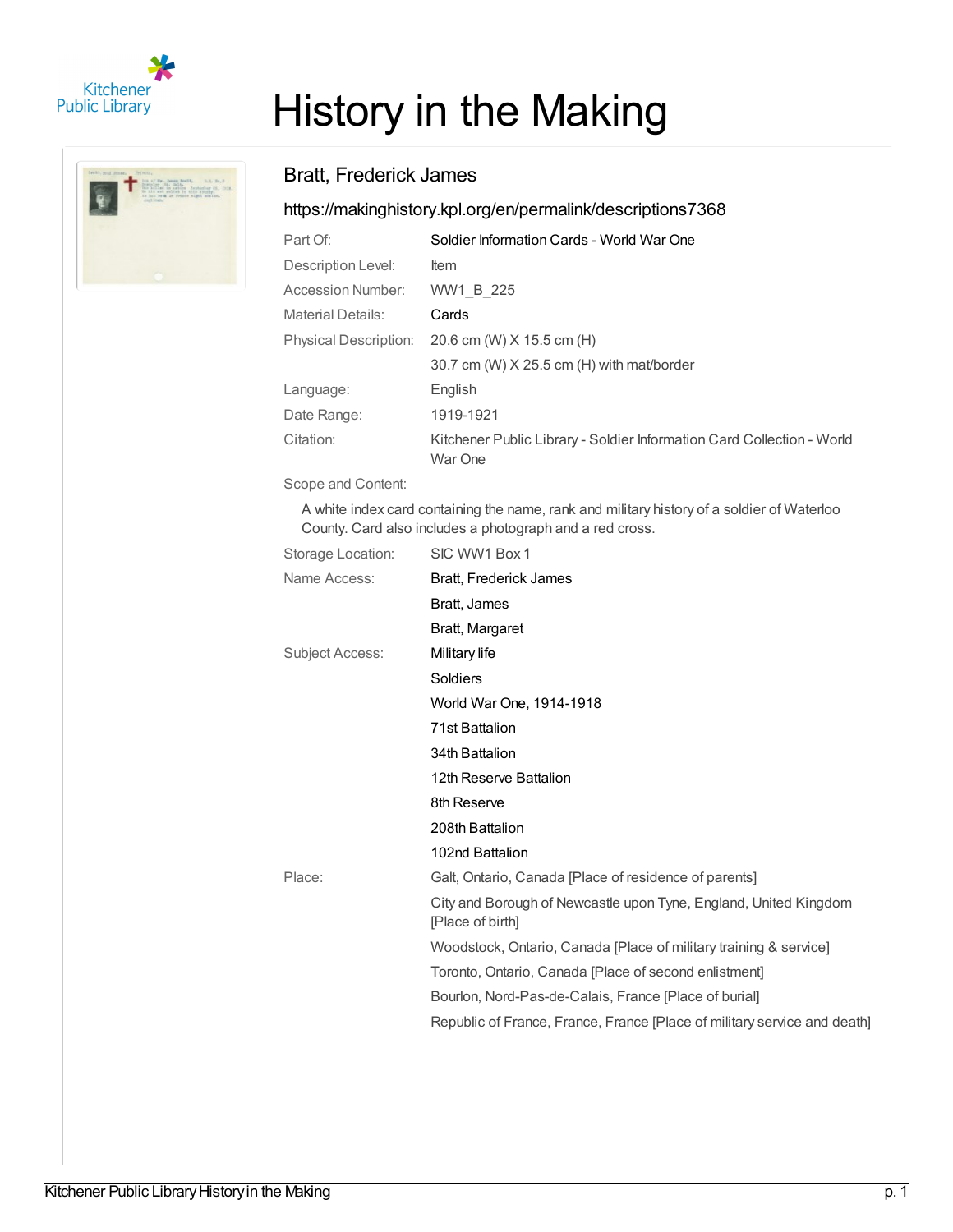| Geographic Access:                  | Galt, Ontario                                                                                                                                                                                                                                                                                                                                                                                                                                                                                                                                                                                                                                                                                                                                                                                |
|-------------------------------------|----------------------------------------------------------------------------------------------------------------------------------------------------------------------------------------------------------------------------------------------------------------------------------------------------------------------------------------------------------------------------------------------------------------------------------------------------------------------------------------------------------------------------------------------------------------------------------------------------------------------------------------------------------------------------------------------------------------------------------------------------------------------------------------------|
|                                     | Newcastle upon Tyne, England                                                                                                                                                                                                                                                                                                                                                                                                                                                                                                                                                                                                                                                                                                                                                                 |
|                                     | Woodstock, Ontario                                                                                                                                                                                                                                                                                                                                                                                                                                                                                                                                                                                                                                                                                                                                                                           |
|                                     | Toronto, Ontario                                                                                                                                                                                                                                                                                                                                                                                                                                                                                                                                                                                                                                                                                                                                                                             |
|                                     | Bourlon, Nord-Pas-de-Calais, France                                                                                                                                                                                                                                                                                                                                                                                                                                                                                                                                                                                                                                                                                                                                                          |
|                                     | France                                                                                                                                                                                                                                                                                                                                                                                                                                                                                                                                                                                                                                                                                                                                                                                       |
| Notes:                              | Private Frederick Bratt (Regimental/Service #127315/249895), first<br>enlisted on January 13, 1915 in Galt, Ontario with the 34th Battalion,<br>Canadian Expeditionary Force (CEF). He was born in Newcastle,<br>England on July 1, 1893. At the time of his enlistment, he was not married<br>and he worked as a painter/labourer. He listed his next of kin as James<br>and Margaret Bratt (parents) of RR#3 Hespeler Road, Galt. He listed his<br>religion as Church of England. Frederick served with the 34th Battalion<br>for several months and was later transferred to the 71st Battalion, CEF in<br>October 1915. His wartime records indicate that on January 31, 1916, he<br>was recommended for discharge/transfer from "Base" Company 71st<br>Battalion, CEF in Woodstock, ON. |
|                                     | He re-enlisted on September 5, 1916 in Toronto with the 208th Battalion,<br>CEF. His unit embarked from Halifax May 3, 1917 aboard the HMS<br>Justicia and arrived in Liverpool, England on May 14, 1917. He served<br>with the 12th and 8th Reserve Battalions prior to being transferred to the<br>102 Battalion, CEF (2nd Central Ontario Regiment) upon his arrival in<br>France on February 16, 1918.<br>Frederick was wounded August 17, 1918 and was killed in action<br>September 27, 1918 during the Hundred Days Offensive at the closing<br>stages of the war. He was 26 years of age. He is laid to rest at Bourlon                                                                                                                                                              |
| Copyright Status:                   | Wood Cemetery in France. Grave Reference: II. E. 6.<br>Public domain: Copyright has expired according to Canadian law. No                                                                                                                                                                                                                                                                                                                                                                                                                                                                                                                                                                                                                                                                    |
|                                     | restrictions on use.                                                                                                                                                                                                                                                                                                                                                                                                                                                                                                                                                                                                                                                                                                                                                                         |
| Reproductions:                      | If you would like to obtain a digital or print copy of this image, please see<br>KPL's Photographic Reproduction Policy at<br>http://www.kpl.org/localhistory/photographs                                                                                                                                                                                                                                                                                                                                                                                                                                                                                                                                                                                                                    |
| Source Organization:                | Kitchener Public Library                                                                                                                                                                                                                                                                                                                                                                                                                                                                                                                                                                                                                                                                                                                                                                     |
| Collection:                         | Soldier Information Cards - World War One                                                                                                                                                                                                                                                                                                                                                                                                                                                                                                                                                                                                                                                                                                                                                    |
| Transcription:                      |                                                                                                                                                                                                                                                                                                                                                                                                                                                                                                                                                                                                                                                                                                                                                                                              |
| Bratt, Fred James                   |                                                                                                                                                                                                                                                                                                                                                                                                                                                                                                                                                                                                                                                                                                                                                                                              |
| Private.                            |                                                                                                                                                                                                                                                                                                                                                                                                                                                                                                                                                                                                                                                                                                                                                                                              |
|                                     | Son of Mrs. James Bratt, R.R. No.3 Hespeler Rd., Galt.                                                                                                                                                                                                                                                                                                                                                                                                                                                                                                                                                                                                                                                                                                                                       |
|                                     | Was killed in action September 25, 1918.                                                                                                                                                                                                                                                                                                                                                                                                                                                                                                                                                                                                                                                                                                                                                     |
| He did not enlist in this county.   |                                                                                                                                                                                                                                                                                                                                                                                                                                                                                                                                                                                                                                                                                                                                                                                              |
| He had been in France eight months. |                                                                                                                                                                                                                                                                                                                                                                                                                                                                                                                                                                                                                                                                                                                                                                                              |
| Anglican.                           |                                                                                                                                                                                                                                                                                                                                                                                                                                                                                                                                                                                                                                                                                                                                                                                              |
| <b>Documents</b>                    |                                                                                                                                                                                                                                                                                                                                                                                                                                                                                                                                                                                                                                                                                                                                                                                              |